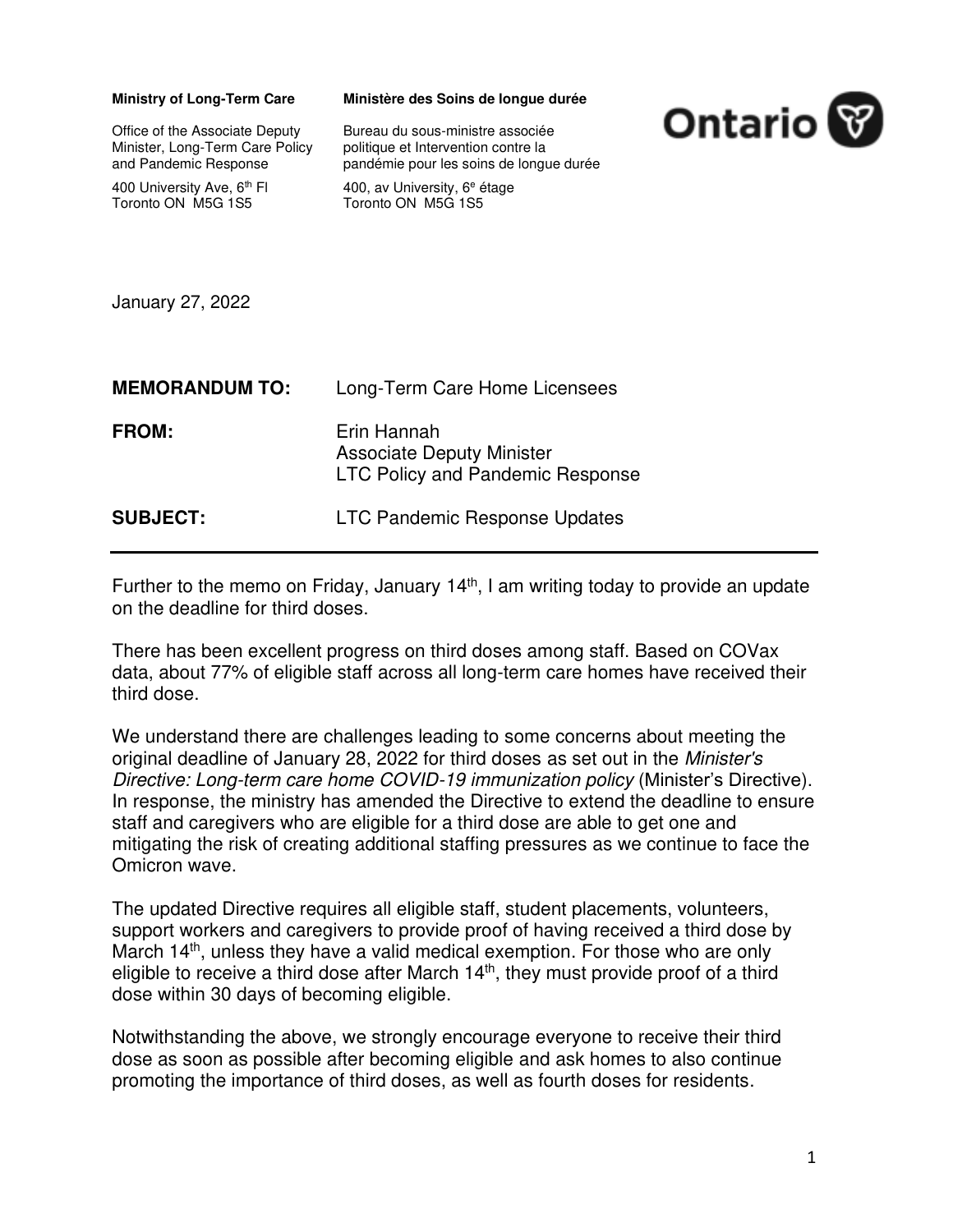As a reminder, boosters of the COVID-19 vaccine continue to provide the best protection against infection and severe illness. Many studies estimate little to no protective effect against infection with the Omicron variant six months after a second dose. Based on home- reported data, as of January 23, 2022, 88% of staff COVID-19 infections were among staff with two doses compared to those with three doses (despite the aforementioned 77% of eligible staff that are triple dosed). Boosters also help prevent severe illness and death due to COVID-19 which is why it is so important that your efforts to offer fourth doses to residents as soon as they become eligible (three months after receiving the third dose) continue in earnest.

The ministry has heard from homes that some staff indicated a preference for the Pfizer COVID-19 vaccine as their third dose. I am pleased to relay that on January 25, 2022, the Ministry of Health communicated to public health units that it is eliminating the requirement to prioritize the Pfizer vaccine use for the 12-29 age group as the province now has confirmed stable supply over the coming weeks. This does not change the fact that the Moderna vaccine is also an effective vaccine for third doses, and it remains in stable supply in Ontario.

The Minister's Directive is attached reflecting the above changes. The Directive has also been updated to improve readability and understanding of the requirements. The Directive will be posted online in English and French as soon as possible. In addition, we have attached updated key messages on vaccination in English and French for you to share with staff and our home communities.

## **Other Information**

The ministry is committed to alleviating the reporting burden on homes to ensure focus will remain on staffing resources for resident care during the Omicron wave.

In recognizing the potential impact on operations for homes, work is underway to postpone the Resident Assessment Instrument – Minimum Data Set (RAI-MDS) submission and Continuing Care Reporting System (CCRS) submission. The RAI-MDS assessments, care planning and other documentation required under the Long-Term Care Homes Act, 2007 and Ontario Regulation 79/10 remain mandatory and must be available to the Ministry of Long-Term Care inspectors during inspections. A communication will follow to all LTC homes outlining the plan.

While we firmly recognize the challenges homes are facing, we also encourage all homes to work closely with their Home and Community Care Support Services placement coordinators and hospital partners to support the transfer of patients designated Alternative Level Care (ALC) where there is staffing capacity and where it is safe to do so, including considering weekend transfer arrangements where possible. Please note that Ontario Health has communicated to hospital partners the importance of advance vaccine offers prior to transfers and the provision of additional medication and other supplies to support the best experience for prospective residents.

Thank you again for your continued hard work and dedication within long-term care and as an integral partner in the broader health care system as we see this wave